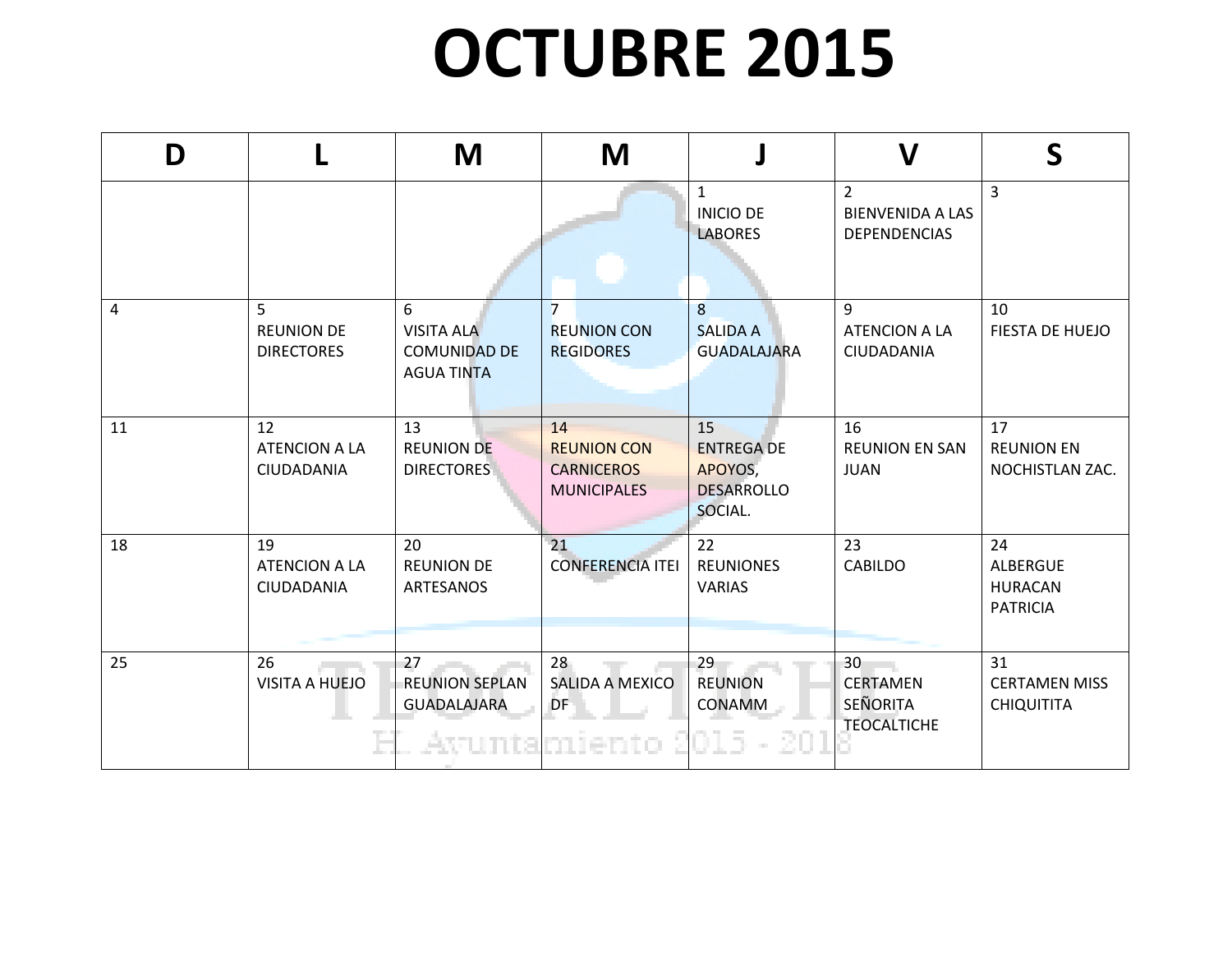## **NOVIEMBRE 2015**

| D                                                 |                                                          | M                                                                   | M                                                           |                                                                            | $\mathbf V$                                                    | S                                                             |
|---------------------------------------------------|----------------------------------------------------------|---------------------------------------------------------------------|-------------------------------------------------------------|----------------------------------------------------------------------------|----------------------------------------------------------------|---------------------------------------------------------------|
| $\mathbf{1}$<br><b>DESFILE</b><br><b>INAGURAL</b> | $\overline{2}$<br><b>REUNION DE</b><br><b>DIRECTORES</b> | 3<br><b>REUNION CODE</b><br><b>GUADALAJARA</b>                      | $\overline{4}$<br><b>ATENCION A LA</b><br><b>CIUDADANIA</b> | 5 <sup>1</sup><br><b>CREACION DEL</b><br><b>DIA DEL</b><br><b>ARTESANO</b> | 6<br><b>REUNION EN SAN</b><br>DIEGO DE<br>ALEJANDRIA           | $\overline{7}$<br><b>COMIDA POR</b><br>PARTE DEL CBTIS<br>247 |
| 8                                                 | 9<br><b>COMIDA HIJO</b><br><b>AUSENTE</b>                | 10<br><b>ATENCION A LA</b><br><b>CIUDADANIA</b>                     | 11<br><b>PREPARATIVOS</b><br><b>FIESTA</b>                  | 12<br><b>SALIDA A</b><br><b>GUADALAJARA</b>                                | 13<br><b>REUNION DE</b><br><b>MARIANA</b><br><b>TRINITARIA</b> | 14                                                            |
| 15                                                | 16<br><b>ATENCION A LA</b><br>CIUDADANIA                 | 17<br><b>REUNION CON</b><br><b>DIRECTORES DE</b><br><b>ESCUELAS</b> | 18<br><b>REUNION</b><br><b>DIRECTORES</b>                   | 19<br><b>ATENCION A LA</b><br><b>CIUDADANIA</b>                            | 20<br><b>SALIDA A</b><br><b>GUADALAJARA</b>                    | 21                                                            |
| 22                                                | 23<br><b>ATENCION A LA</b><br>CIUDADANIA                 | 24<br><b>CONSEJO DE</b><br>SALUD                                    | 25<br><b>SALIDA A</b><br>YAHUALICA                          | 26<br><b>SALIDA A</b><br><b>CHAPALA</b>                                    | 27<br><b>CABILDO</b>                                           | 28<br><b>CONSEJO DE</b><br><b>EDUCACION</b>                   |
| 29                                                | 30<br><b>REUNION</b><br><b>DIRECTORES</b>                |                                                                     | Avuntamiento                                                | $015 - 201$                                                                | P.                                                             |                                                               |